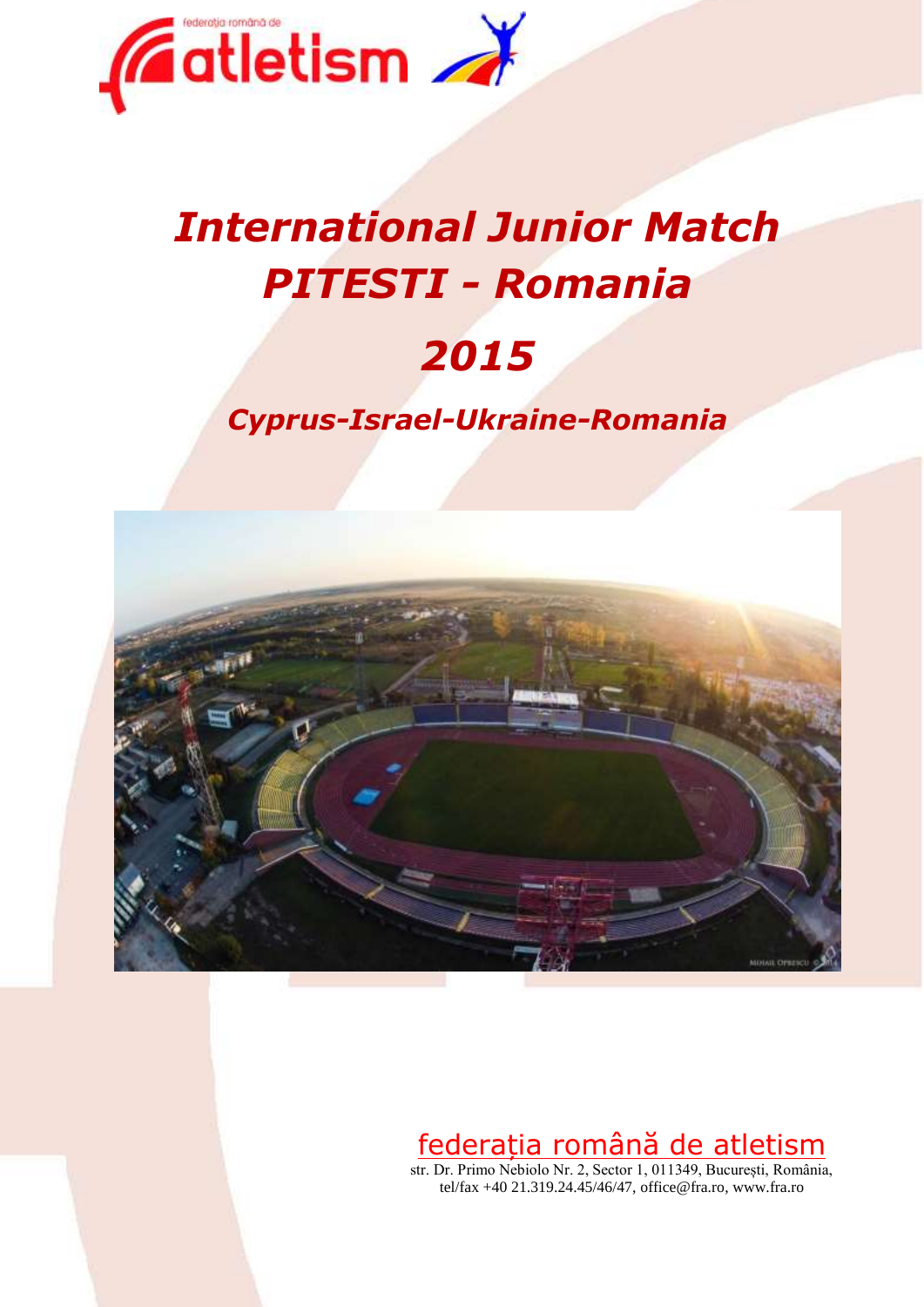

### **CONTENTS**

### **Subject**

#### **1. GENERAL INFORMATION**

#### **2. ORGANIZATIONAL STRUCTURE**

- 2.1 Executive Board of Romanian Athletic Federation
- 2.2 Local Ogranising Committee
- 2.3 Competition Organisation
- 2.4 Participating Federations

#### **3. ARRIVALS**

- 3.1 Arrival by Air
- 3.2 Welcome Service
- 3.3 Visa Requirements

#### **4. TRANSPORT**

4.1 Transport Service

4.2 Return to Airport

#### **5. ACCOMMODATION & INFORMATION**

- 5.1 General Information
- 5.2 Information Desk
- 5.3 Official acommodation
- 5.4 Costs & Quota
- 5.5 Payment Procedure
- 5.6 Meals
- 5.7 Meeting Rooms for Team

#### **6. Accreditation**

- 6.1 General
- 6.2 Accreditation Procedure
- 6.3 Loss of Accreditation
- 6.4 Access Areas for Teams

#### **7. TECHNICAL INFORMATION**

- 7.1 Technical Information Centre (TIC)
- 7.2 Technical Meeting
	- 7.2.1 Technical Meeting Agenda
- 7.3 Equipment
- 7.4 Inspection of the Competition Venue
- 7.5 Competition Area
- 7.5 Competition Area<br>7.6 Dressing / Physiotherapy Roorfiederația română de atletism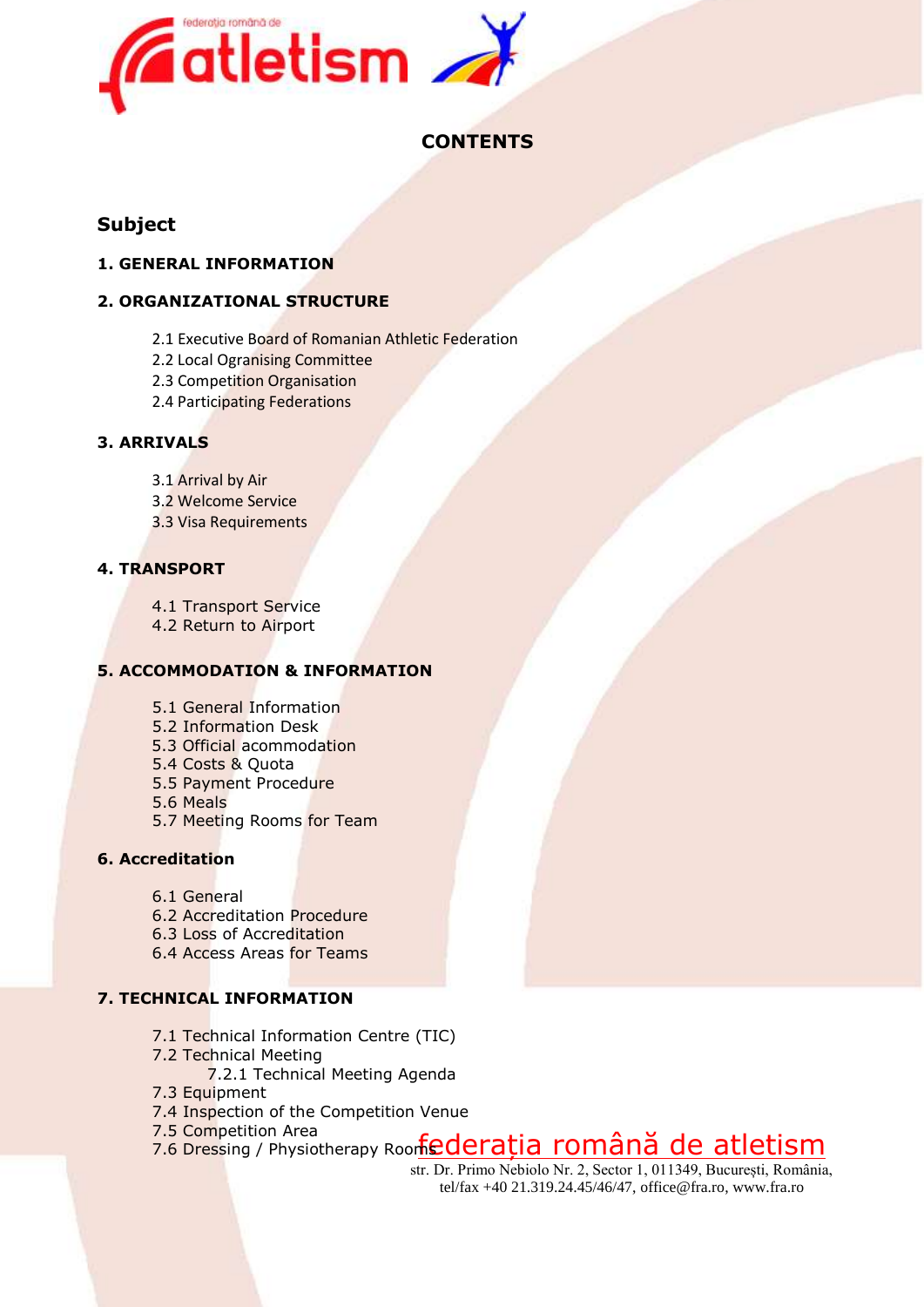

#### **8. COMPETITION REGULATIONS**

- 8.1 Competition Events
- 8.2 Eligibility of participating athletes
- 8.3 Participation of athlete
- 8.4 Final Entries
- 8.5 Final Confirmation
- 8.6 Scoring System
- 8.7 Withdrawal
- 8.8 Competitions Bibs
- 8.9 Participation Order/Lanes

#### **9. COMPETITION PROCEDURE**

- 9.1 Timetable
- 9.2 Personal Implements
- 9.4 Warm-up Area
- 9.5 Call Room
- 9.6 Competition Preparation
	- 9.6.1 Field events
	- 9.6.2 Start commands
- 9.7 Timing and measurement
- 9.8 Protests and Appeals

#### **10. MEDICAL SERVICE**

- 10.1 General
- 10.2 Medical Care at the Stadium
- 10.3 Physiotherapy
- 10.4 Doping Control
	- 10.4.1 General Information 10.4.2 Selection of athletes

#### **11. SECURITY**

#### **12. CEREMONIES**

- 12.1 Victory Ceremony
- 12.2 Opening Ceremony
- 12.3 Closing Banquet

#### **13. DEPARTURES**

#### **14. CONTACT DETAILES**

14.1 Office of the Organizing Committee

# federația română de atletism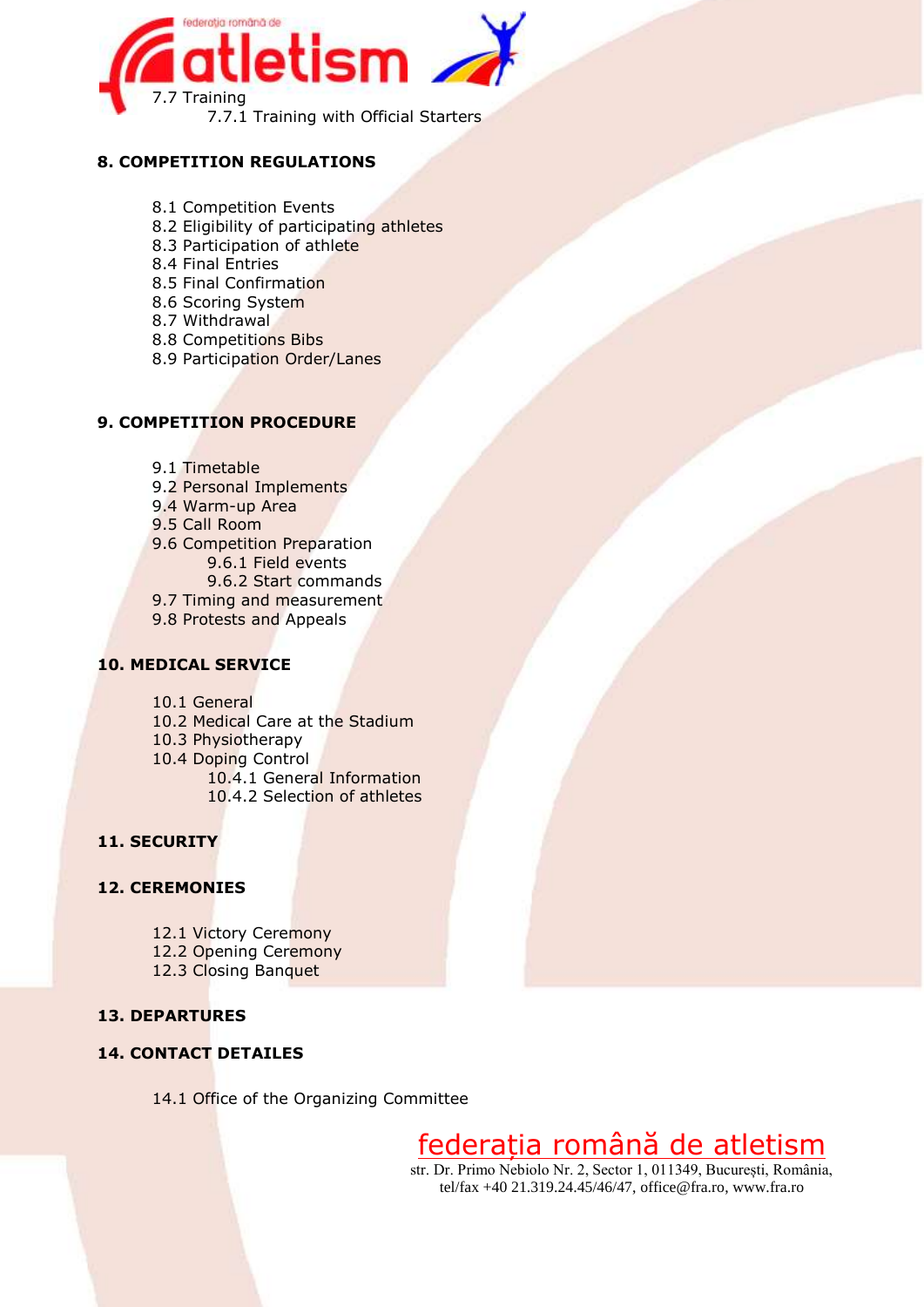

- BULIGA Ion Competetion Tehnical Director : + 40 740 11 33 46
- VIERU Ioan +40 746 225 594
- CRETU Ionela +40 753 156 333
- BADEA Traian + 40 740 11 33 44

#### **15. APPENDICES**

Appendix 1 - Time table

#### **1. GENERAL INFORMATION**

Pitești is a city in [Romania,](http://en.wikipedia.org/wiki/Romania) located on the **Arges River**. The capital and largest city of **Arges** [County,](http://en.wikipedia.org/wiki/Arge%C8%99_County) it is an important commercial and industrial center, as well as the home of two universities. Pitești is situated on the [A1 freeway](http://en.wikipedia.org/wiki/A1_freeway_%28Romania%29) connecting it directly to the national capital [Bucharest,](http://en.wikipedia.org/wiki/Bucharest) being an important railway junction, with a [classification yard](http://en.wikipedia.org/wiki/Classification_yard) in nearby [Bălilești](http://en.wikipedia.org/wiki/B%C4%83lile%C8%99ti). The city houses the [Arpechim oil refinery,](http://en.wikipedia.org/wiki/Arpechim_Refinery) and is a marketing center for the [automotive industrsy,](http://en.wikipedia.org/wiki/Automotive_industry_in_Romania) in particular [Automobile Dacia.](http://en.wikipedia.org/wiki/Automobile_Dacia)

The city is part of the [historical region](http://en.wikipedia.org/wiki/Historical_regions_of_Romania) of Wallachia, situated in its north and in the westernmost part of its [Muntenian](http://en.wikipedia.org/wiki/Muntenia) subregion. It lies on the right bank of the Arges, where the river meets its tributary, [Râul Doamnei](http://en.wikipedia.org/wiki/R%C3%A2ul_Doamnei).

Pitești is situated 280 metres (918.64 <u>[feet\)](http://en.wikipedia.org/wiki/Foot_%28unit%29) [above sea level](http://en.wikipedia.org/wiki/Above_mean_sea_level)</u>, on terraces formed by the Argeș, and belongs to the southernmost section of the [Getic Plateau](http://en.wikipedia.org/w/index.php?title=Getic_Plateau&action=edit&redlink=1) (an area of foothills leading up to the [Southern Carpathians\)](http://en.wikipedia.org/wiki/Southern_Carpathians).<sup>[\[2\]](http://en.wikipedia.org/wiki/Pite%C8%99ti#cite_note-2)</sup> The Plateau is at its narrowest in the Pitești area, where it only reaches 30 km (19 miles) in width, as opposed to the  $70-80$  km (43-50 miles) average.<sup>[\[3\]](http://en.wikipedia.org/wiki/Pite%C8%99ti#cite_note-3)</sup> The city has access to a piedmont plain, known as *Câmpia Piteștilor* ("Pitești Plain") and characterized by [water-meadows.](http://en.wikipedia.org/wiki/Water-meadow)<sup>[\[4\]](http://en.wikipedia.org/wiki/Pite%C8%99ti#cite_note-4)</sup> To the west, it abuts the [Trivale Forest,](http://en.wikipedia.org/w/index.php?title=Trivale_Forest&action=edit&redlink=1) which has been partly set up as a leisure park.



Pitești is adjacent to two reservoirs on the Argeș, in its Prundu area and in nearby [Bascov](http://en.wikipedia.org/wiki/Bascov) (the Budeasa Dam).<sup>[\[5\]](http://en.wikipedia.org/wiki/Pite%C8%99ti#cite_note-mmediubazinepilot-5)</sup> It is situated downstream from [Lake Vidraru](http://en.wikipedia.org/wiki/Lake_Vidraru) and upstream from the reservoir in Bălilești.<sup>[\[5\]](http://en.wikipedia.org/wiki/Pite%C8%99ti#cite_note-mmediubazinepilot-5)</sup>

tia română de atletism ebiolo Nr. 2, Sector 1, 011349, București, România,

21.319.24.45/46/47[, office@fra.ro,](mailto:office@fra.ro) www.fra.ro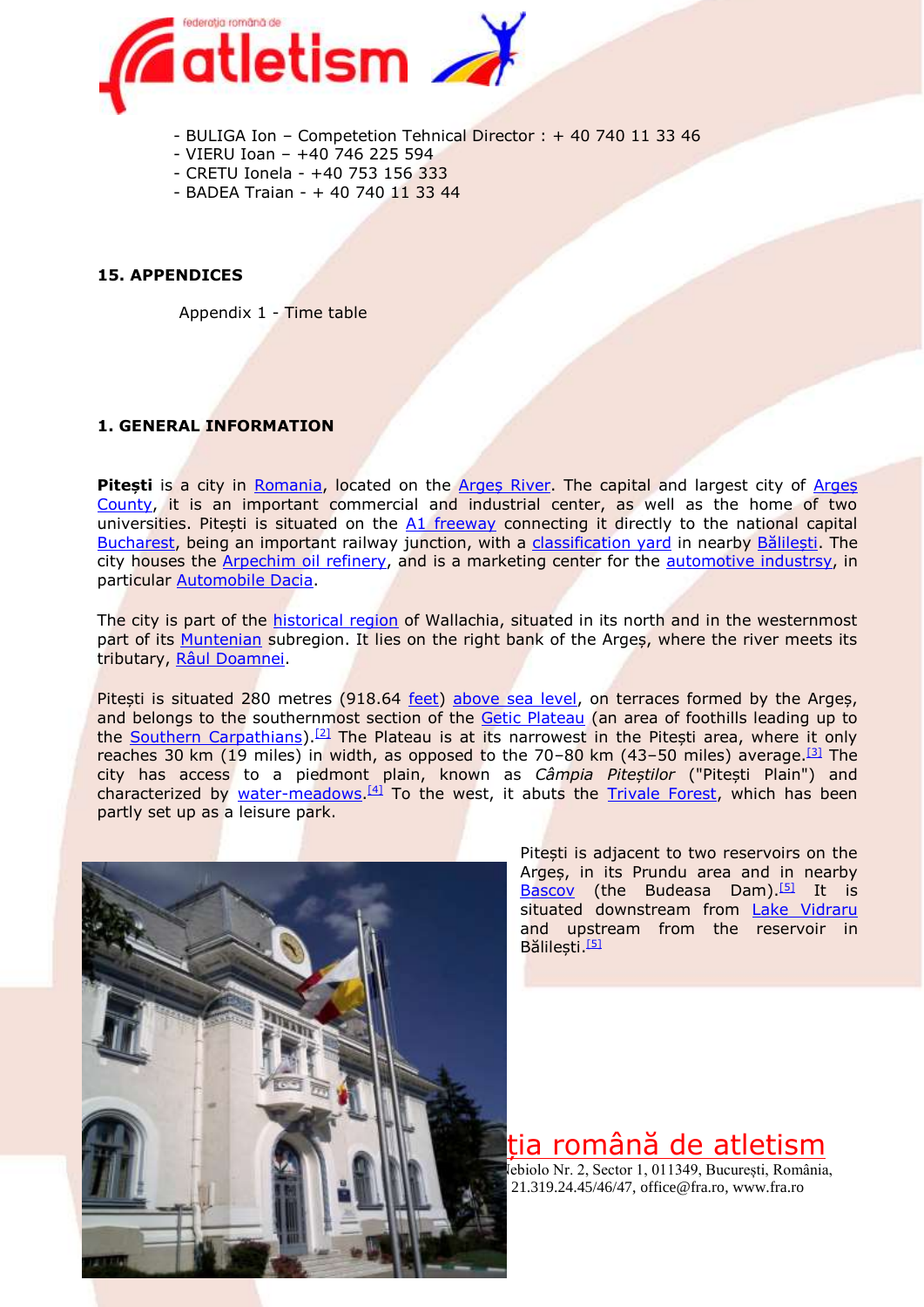

#### **2. ORGANIZATIONAL STRUCTURE**

#### **2.1 Executive Board of Romanian Athletic Federation**

President: SANDU ION Council Members: BADEA TRAIAN

Honorary President BALAŞ SOTER IOLANDA BOROI GEORGE MIHĂILESCU LILIANA BURA ION CASANDRA SILVIU DULGHERU GEORGE GEORGESCU GHEORGHE MĂZĂRAN OCTAVIAN NICOLAU GABRIEL PREDA VIRGIL ROSCA ELEODOR ANDREI FLORIN DRAGOMIR CRISTIAN MĂCELARU IOAN MIHAIL CONSTANTIN SERAFIM DAN VĂDUVOIU DUMITRU SANDU CLAUDIA

#### **2.2 Local Organization Committee**

President General Secretary Pitesti Mayor Town Pitesti Sport Director Event Management Protocol Travel / Accommodation **Ceremonies** 

#### **2.3 Competition Organization**

Competition Director Chief Judge Running Events Chief Timekeeper Start Coordinator Jumps Chief Judges

Throws Chief Judges Technical Manager Call Room TIC

# federația română de atletism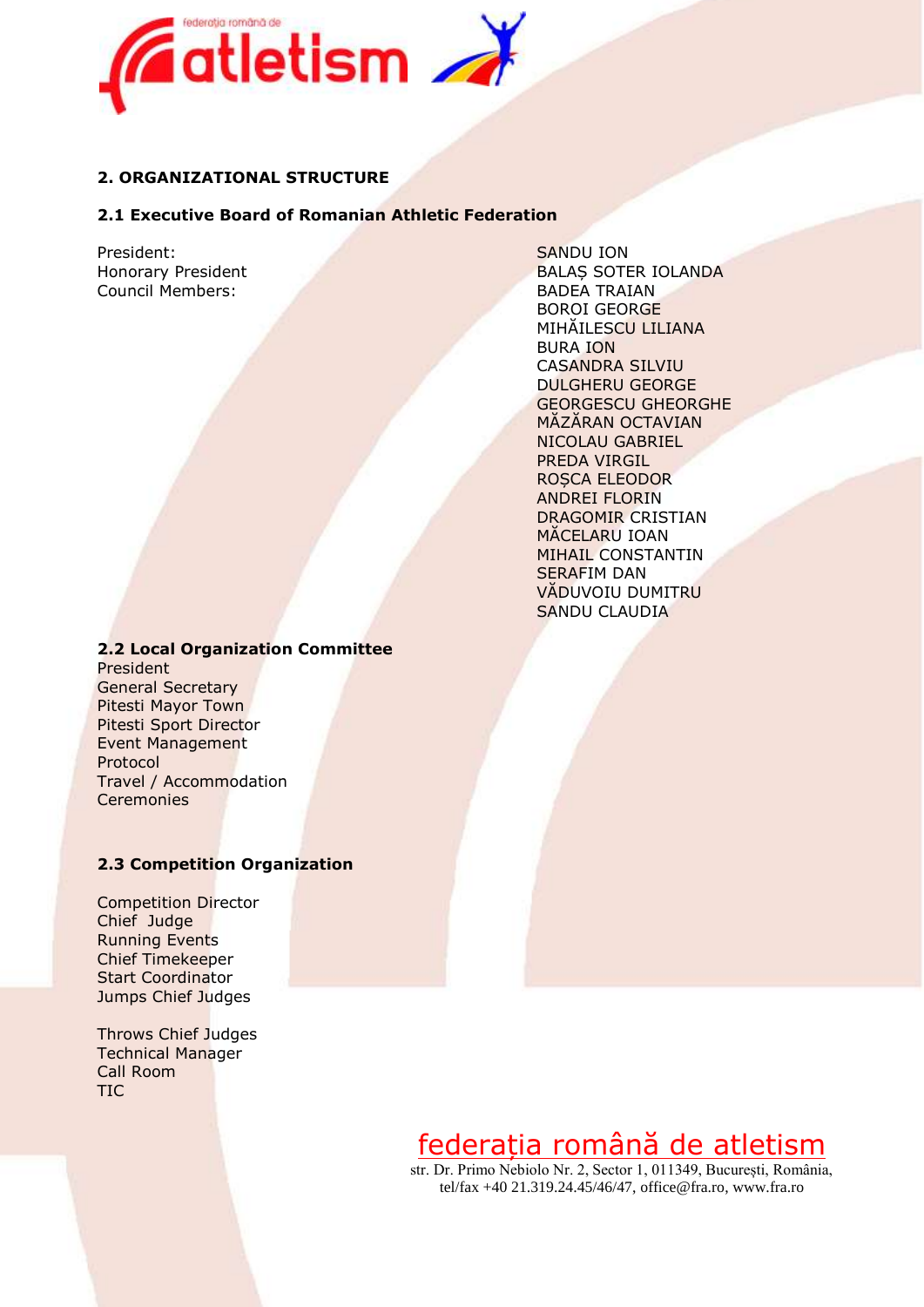

#### **2.4 Participating Federations**

| Participating | Men: CYP, UKR, ISR, ROM   |
|---------------|---------------------------|
| Teams         | Women: CYP, UKR, ISR, ROM |

#### **3. ARRIVALS**

#### **3.1 Arrivals by Air**

The official airport is Henry Coanda Airport near to Bucharest, situated about 120 km from the Accommodation and Stadium.

#### **3.2 Welcome Service**

Upon arrivals at Henry Coanda, Airport the team well be met by a LOC representative or their Team Attaches. The Welcome Desk is situated at the Welcome hall in the hotel and well be open 24.04.2015, from 12.oo - 18.oo (in accordance with arrival schedules).

After luggage collection, team members will be escorted to the official buses by the welcome desk staff and taken to the hotel, approximately 1h.45 min (depend on hours traffic), form the airport.

#### **3.3 Visa Requirements**

Only Ukrainian team need visa to enter in Romania

#### **4. Transport**

#### **4.1 Transportation Service**

Since the accommodation is located at 20 min from stadium there will be a transportation buses to the stadium.

#### **4.2 Return to Airport**

Transport will be arranged according to the flight schedueles submited by the teams.

Further information will be available from the informations desks.

#### **5. ACCOMMODATIONS & INFORMATION**

#### **5.1 General Information**

The LOC has reserved accommodation at Pitesti for teams, providing full board accommodation and easy accessibility to the competition venue

#### **5.2 Information Desk**

An LOC Information Desk will be located in the lobby accommodation with qualified personnel offering relevant information on all aspects of the Match.

federația română de atletism The desk will be open on 24.04.2015. from 08 - 18.00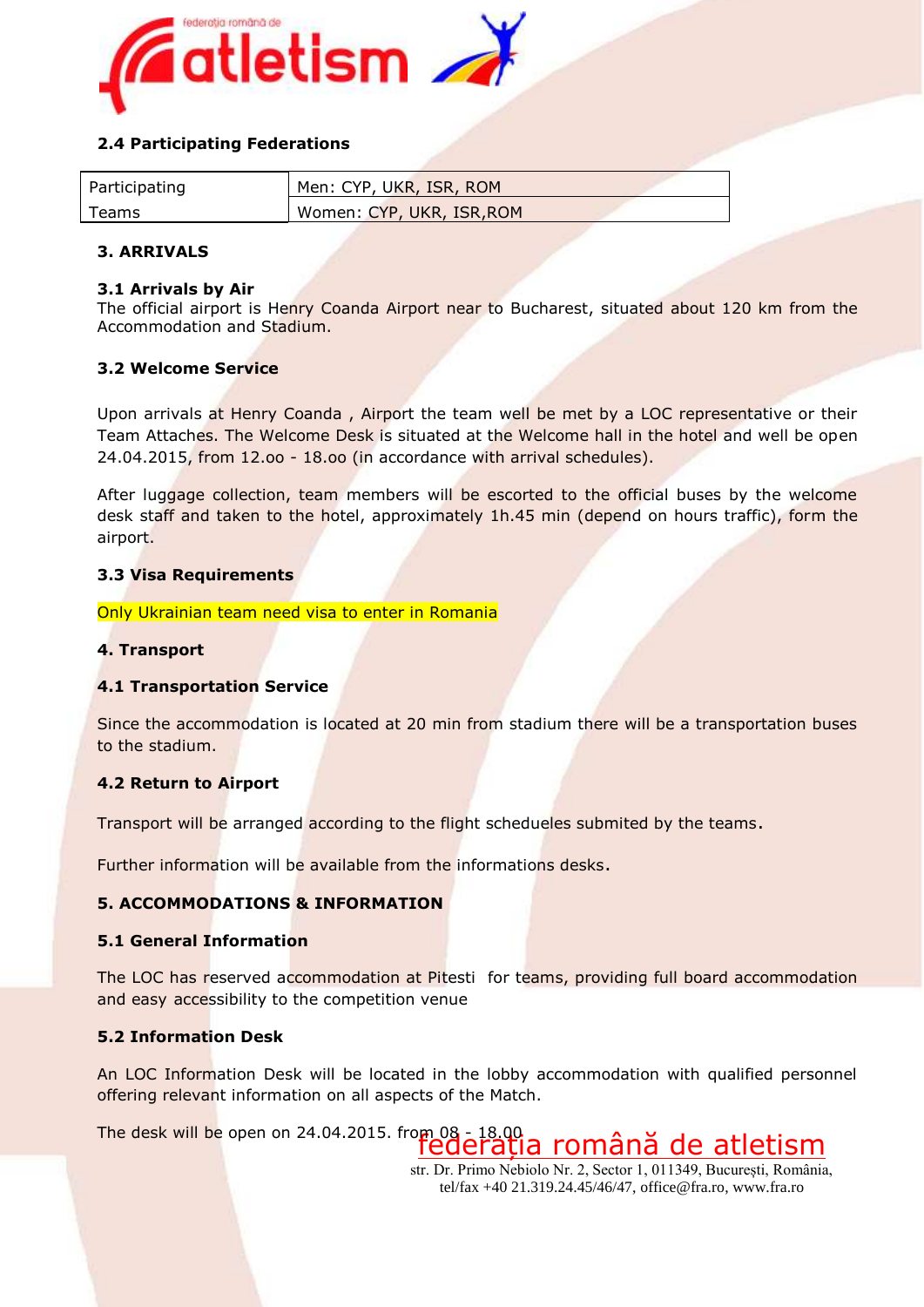

#### **5.3 Official Accommodation**

Same place With the Team

#### **5.4 Costs and Quota**

According to the agreement between the countries, accommodation and full board for the visiting teams will be paid for by the host county, up to 2 days, for the following persons:

- 30 athletes & 7 officials from each participating men"s and women"s team

The following rates will be paid for "out of quota" officials and for team member"s and/or additional days:

- 35 Euro per person - per day for athletes/officials in a triple room

- 50 Euro per person - per day for athletes/officials in a twin room

#### **All payments must be made in EURO or DOLLAR**

#### **5.5 All payment Procedures**

An invoice will be sent to each Federation detailing the amount they owe based on their final entries. Advance Payments should be made in Euro or US DOLLAR by cash to arrivals.

#### **5.6 Meals**

All meals will be served in the hotel dining room.

The restaurant opening times at 24-26.04.2015 are:

| <b>Breakfast</b> | $07:30$ 10:00 |
|------------------|---------------|
| Lunch            | 12:30 14:00   |
| Dinner           | 19:00 21:00   |

25.04.2015 - Dinner will be served at the Closing Banquet at 21.00 Accreditation cards will allow access to meals in the restaurant.

#### **5.7 Meeting rooms for Teams**

Arrangements can be made for team meeting room trough the information desk in the residence. Requests shall made at reasonable time in advance.

#### **6. ACCREDITATION**

**6.1 General** 

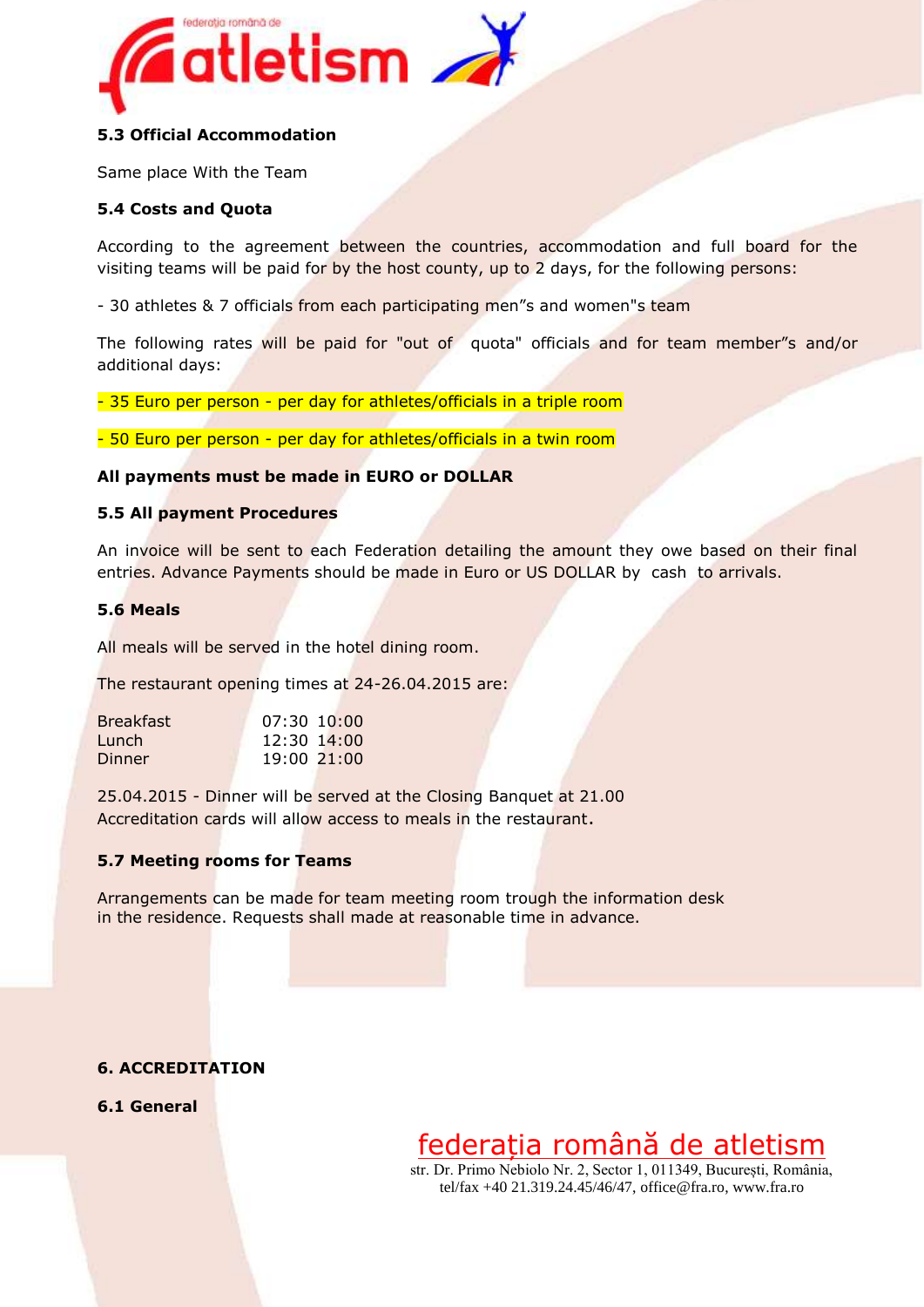

Each team member will receive an accreditation card, which must be worn at all times and should be clearly visible. Security personnel will control all areas. The accreditation is not transferable and does not allow the holder to take another person beyond checkpoints. Photos are not required for the accreditation card system.

#### **6.2 Accreditation Procedure**

Accreditation cards will be prepared in advance of the event, based on the information provided by the Member Federation in the final entry form.

Accreditation card will be distributed upon arrival to the team leader, at the information Desk, after financial issues will be settled by the Team Leader.

#### **6.3 Loss of an Accreditation Card**

Any lost or damaged accreditation card should be reported to the TIC at the stadium. Duplicate cards can be obtained where proof of identity can be established.

#### **6.4 Access Areas for Teams**

All team accreditation cards will allow access to the team seating area, warm up area, changing facilities and physiotherapy rooms. Only athletes who are about to compete will have access to the call room and to field.

Separate cards will be issued to Team Leaders, for access to the TIC.

#### **7.TECHNICAL INFORMATION**

#### **7.1 Technical information Centre (TIC**)

The main function of the centre is to ensure smooth communication between each Team Delegation and LOC and the Competition Administration, regarding technical matters.

The TIC is located at the Stadium

The TIC well be open at the following times (14.oo-19.oo)

Opening hours: 25.04.2015 10.00 - 13.00 and 15.30 - 22.00

The TIC will be linked to all information desks set up for this event and shall be responsable for the following:

All technical information regarding the competition will be distributed to each delegation , given to each team. This information will also be displayed on information boards. Information put in the mailboxes will include daily programme, start lists, results as well as official information from LOC.

Teams that were not able to attend the Technical Meeting, under extreme circumstances, can collect their competition numbers from TIC after the technical meeting.

#### **7.2 Technical Meeting**

federația română de atletism str. Dr. Primo Nebiolo Nr. 2, Sector 1, 011349, București, România, tel/fax +40 21.319.24.45/46/47[, office@fra.ro,](mailto:office@fra.ro) www.fra.ro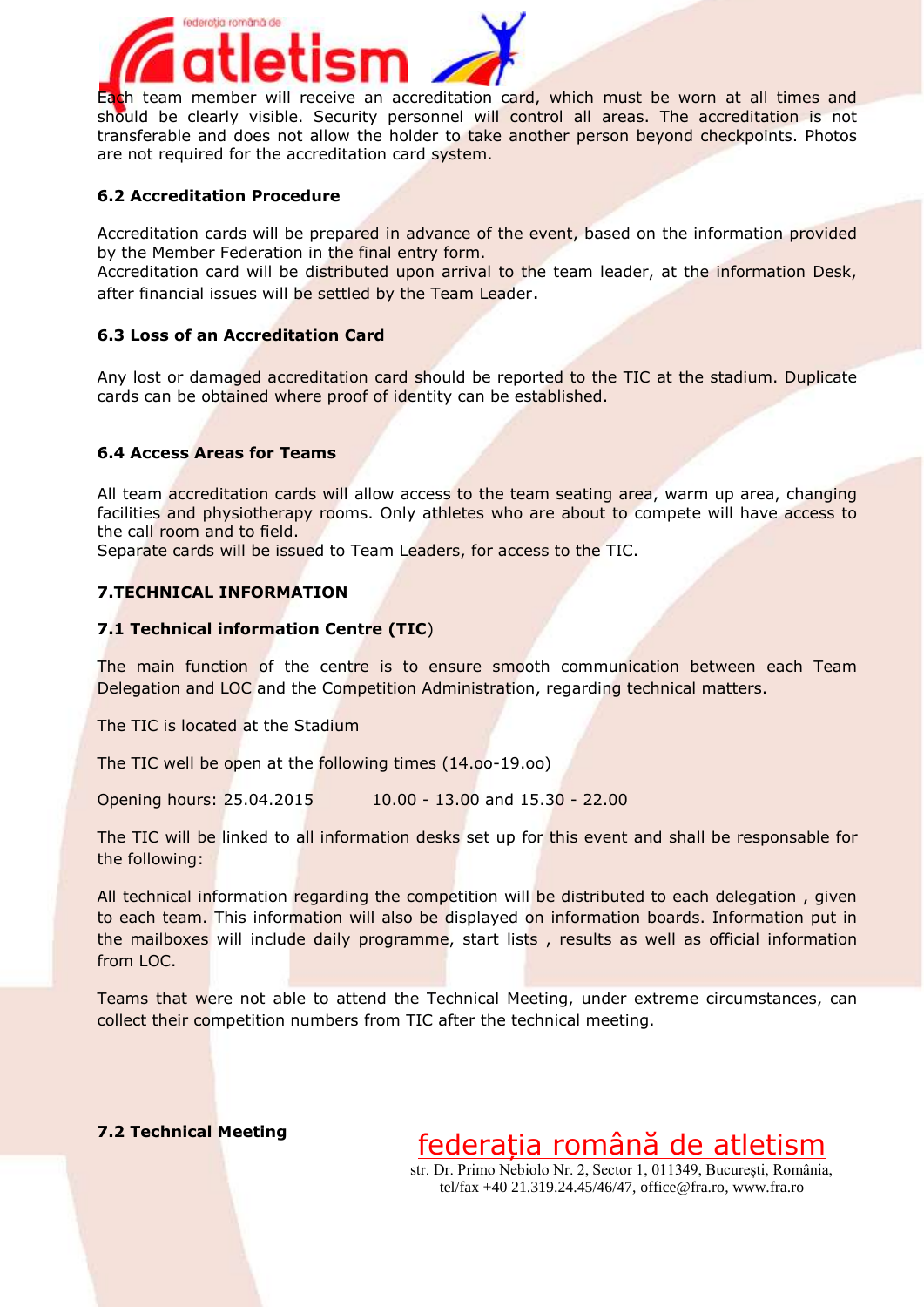

Each team may be represented by two delegates and if necessary, an interpreter. It is highly important that all teams attend the Technical Meeting.

All questions related to the technical meeting must be presented in writing preferably in English, to TIC before 19.00 on 24.04.2015. The Technical Meeting will be conducted in English.

### **7.2.1 Agenda**

The preliminary agenda of the Technical Meeting includes:

- 1. Welcome by the President of the Local Organising Committee
- 2. Presentation of the Competition Officials
- 3. Information briefing by the Technical Meeting
- 4. Confirmation of entries
- 5. Call-room procedures and schedule
- 6. Allocation of lanes and order of competition
- 7. Starting height and bar raising increments
- 8. Scoring and ties
- 9. Appeals
- 10. Presentation of the competition and warm up sites
- 11. Opening Ceremonies
- 12. Election the jury of appeal
- 12. Doping Control
- 13. Answering of questions submitted in writing by federations
- 14. Distributions of bibs

#### **7.3 Equipment**

The implements provided by the LOC are selected from those appearing on the current IAAF approved equipment list as at 2014.Equipment must be presented prior to the technical meeting 24.04.2015, at 20.00 the TIC, and will be returned only after the competition of day events. Basic implements will be provided from warm up and training.

#### **7.4 Inspection of Competition Venue**

Head of Delegation may visit the Stadium, inspecting access routes and facilities which will be important to the teams on 24.04.2015. at 17.00.

#### **7.5 Competition area**

The athletics stadium at Pitesti and its surroundings are shown in Appendix 3 of this document. The stadium has the following competition sites

- 8 lanes
- 1 High jump site
- 1 site for Long jump/ triple jump
- 1 Shot put circle
- 1 Discus circle
- 1 Javelin site

The maximum spike lengths in the various events are :

federația română de atletism - track, long jump, triple jump : 9 mm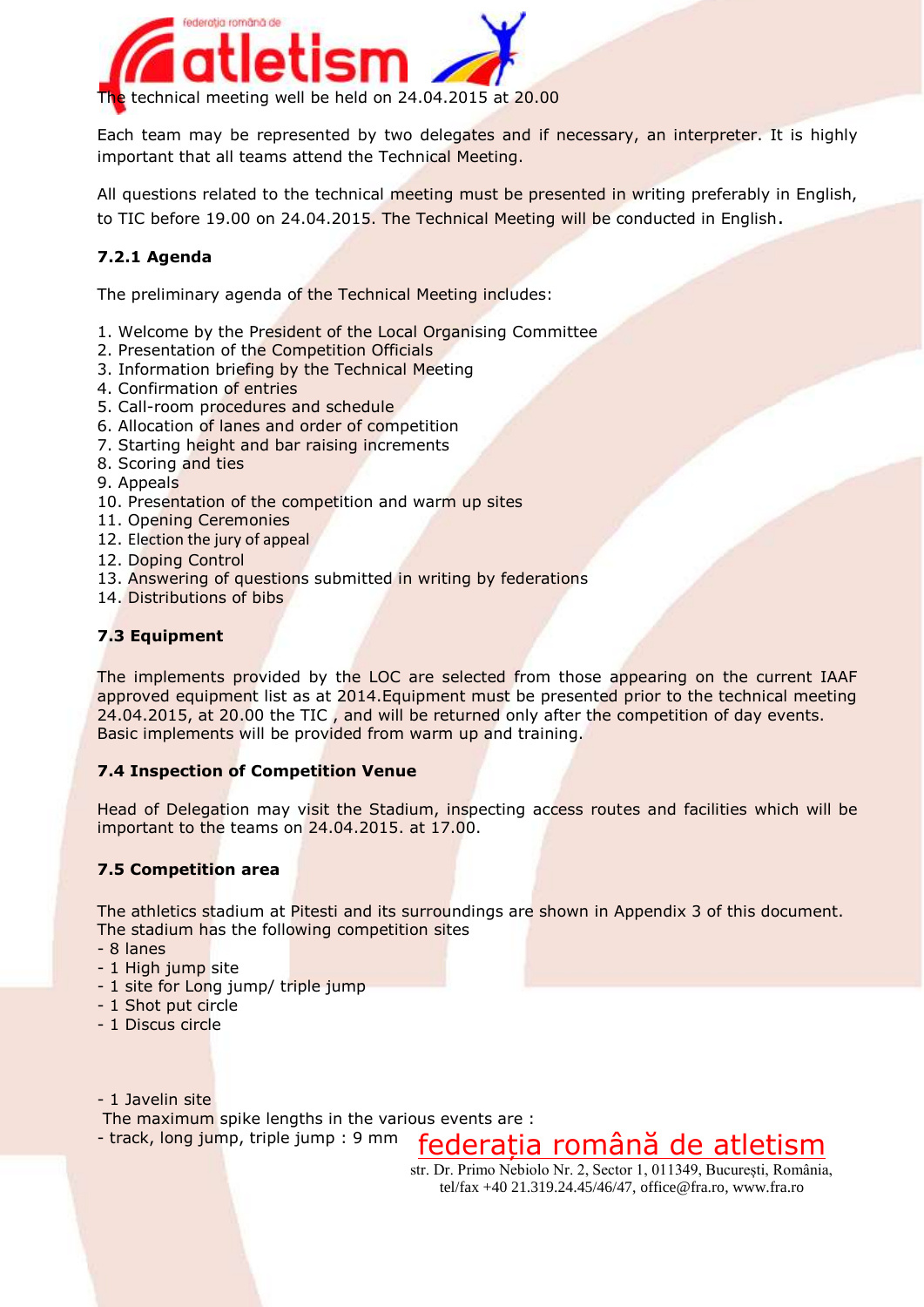

#### **7.6 Dressing / Warm up / Physiotherapy Rooms**

The warm up area is located near the competition track (see appendix 5), and includes Grass area and track

In addition, physiotherapy tables and ice are available at the warm up area. There will be also team tents.

#### **7.7 Training**

Athletes will have the possibility to train in the stadium on 24.04.2015 Opening hours of this facility: 09:30 - 12:30 16:30 - 18:30

Equipment and implements necessary for training will be available at the training venue. Officials will be presented to help in case of problems or special requirements.

7.7.1 Training with the starter

Training with the starter will be at the main stadium on 24.04.2015 at 17:00

#### **8.COMPETITION REGULATIONS**

#### **8.1 Events**

**Junior U20 Men**: 100m, 200m, 400m, 1500m, 3000m, 110mh (99-cm.), 400mh, HJ, TJ, LJ, SP (6.kg.), DT (1.750kg.), HT (6kg.), JT, 4x100m

**Junior U20 Women**: 100m, 200m, 400m, 1500m, 3000m, 100mh , 400mh, HJ, TJ, LJ, SP (4.kg.), DT (1.kg.), HT (4.kg.), JT, 4x100m

#### **8.2 Eligibility of athletes**

Only athletes born in 1996 or after are eligible to take part.

#### **8.3 Participation of athlete**

- Each country will enter 1 athlete per event

- It's possible to enter non-scoring athletes, in addition to the athlete who officially represents the country

- Extra 100m races will be held for non-scoring men & women

#### **8.4. Final Entries**

Final entries shall be made through the attached form.

Final entries indicating the names of the athletes and their performances in the current year,

plus the names of officials must be submitted until 20.04.2015.

#### **8.5 Final Confirmation**

str. Dr. Primo Nebiolo Nr. 2, Sector 1, 011349, București, România, tel/fax +40 21.319.24.45/46/47[, office@fra.ro,](mailto:office@fra.ro) www.fra.ro

federația română de atletism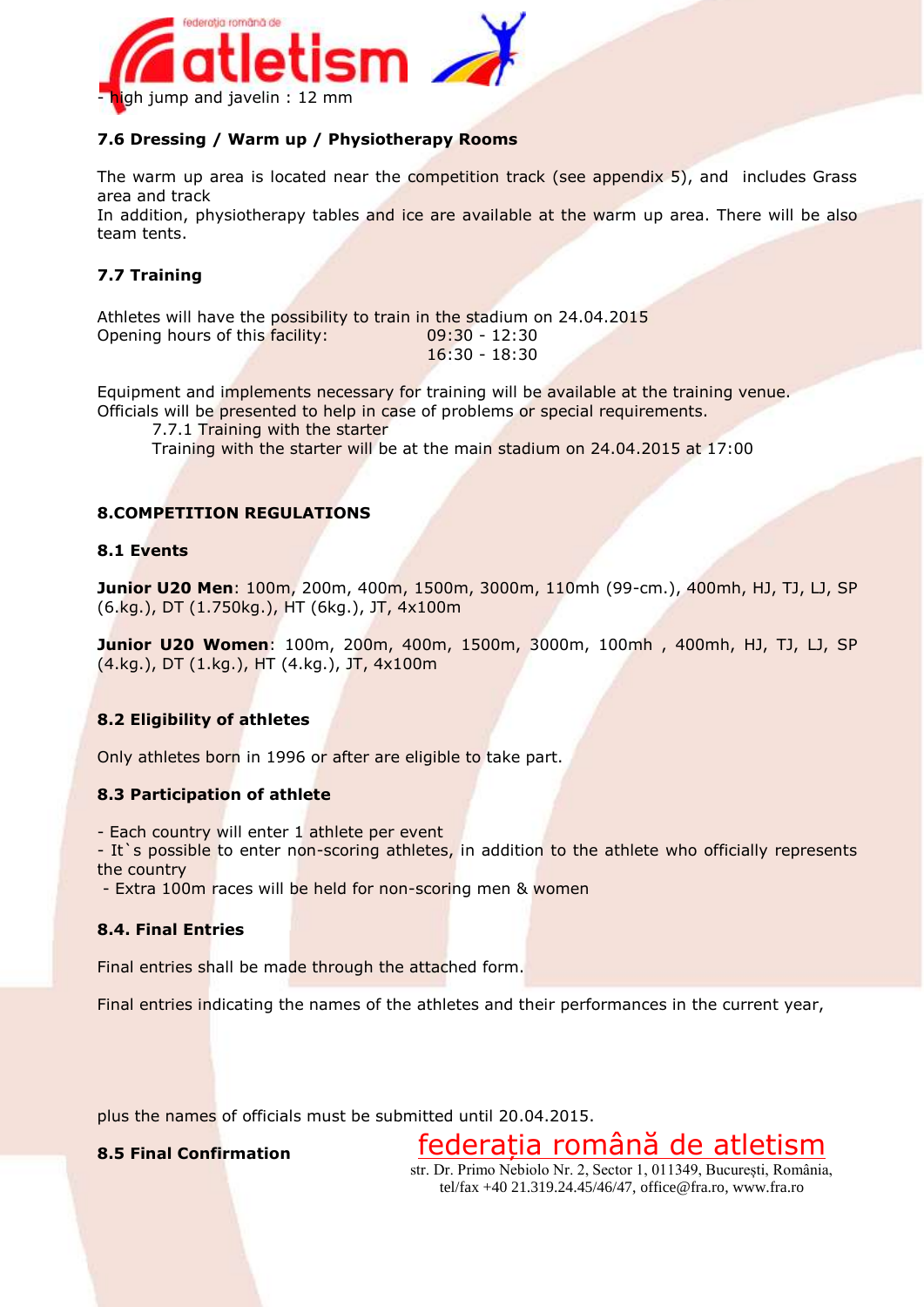

Team Leaders or their representative must confirm the names of those competitors already entered who will actually take part in the competition.

Forms for the final declaration and confirmation will be distributed to each delegation during accreditation. The form must be completed and returned immediately(untill 24.04.2015 at 20.00). Final start list will be redy for collection at the Hotels after Technical Meeting.

#### **8.6 Scoring system**

The following scoring system will apply on all competition event (including relays)

1st place  $=$  4 points 2nd place =3 points 3rd place  $= 2$  points 4th place  $= 1$  points (No mark - no points) The team with the highest points will be declared the winner. In case of tie, the team with more wins in individual events will be ranked higher.

#### **8.7 Withdrawals**

Withdrawals of any confirmation must be indicated to the TIC in writing on the official withdrawals form.

After the technical Meeting justified changes due to injury, illness or other uncontrollable matters will be possible until the beginning of the respective event.

#### **8.8 Competition bibs**

The LOC will provide the teams with competition bibs at the Technical Meeting Each competitor receive 3 Bibs. Their personal competition number shall be pinned on the front and back of the competition clouding, on the back of the tracksuit and or the bag. The competition bibs may not be cut, bent or covered in any way.

#### **8.9 Participation Order/Lanes**

The teams will compete in lanes 2-5.

The athletes participation order or lane assignment for each event is according to drawing done:

| JUINUI PIUN TUUNIS |                |                |                |                |
|--------------------|----------------|----------------|----------------|----------------|
| <b>EVENT</b>       | <b>UKR</b>     | <b>ROM</b>     | <b>ISR</b>     | <b>CYP</b>     |
| 100m               | $\overline{2}$ | 3              | 4              | 5              |
| 200m               | 3              | 4              | 5              | $\overline{2}$ |
| 400m               | 5              | 2              | 3              | $\overline{4}$ |
| 1.500m             | 4              | 5              | $\overline{2}$ | 3              |
| 3.000m             | 3              | $\overline{4}$ | 5              | 2              |
| 110H               | 4              | 5              | 2              | 3              |
| 400H               | 4              | 5              | 2              | 3              |
| High Jump          | 4              | 5              | $\overline{2}$ | 3              |
| Long Jump          | 5              | $\overline{2}$ | 3              | 4              |
| Shot Put           | $\overline{2}$ |                |                |                |
|                    |                |                |                |                |

#### **Junior Men Teams**

<u>federația română de atletism</u>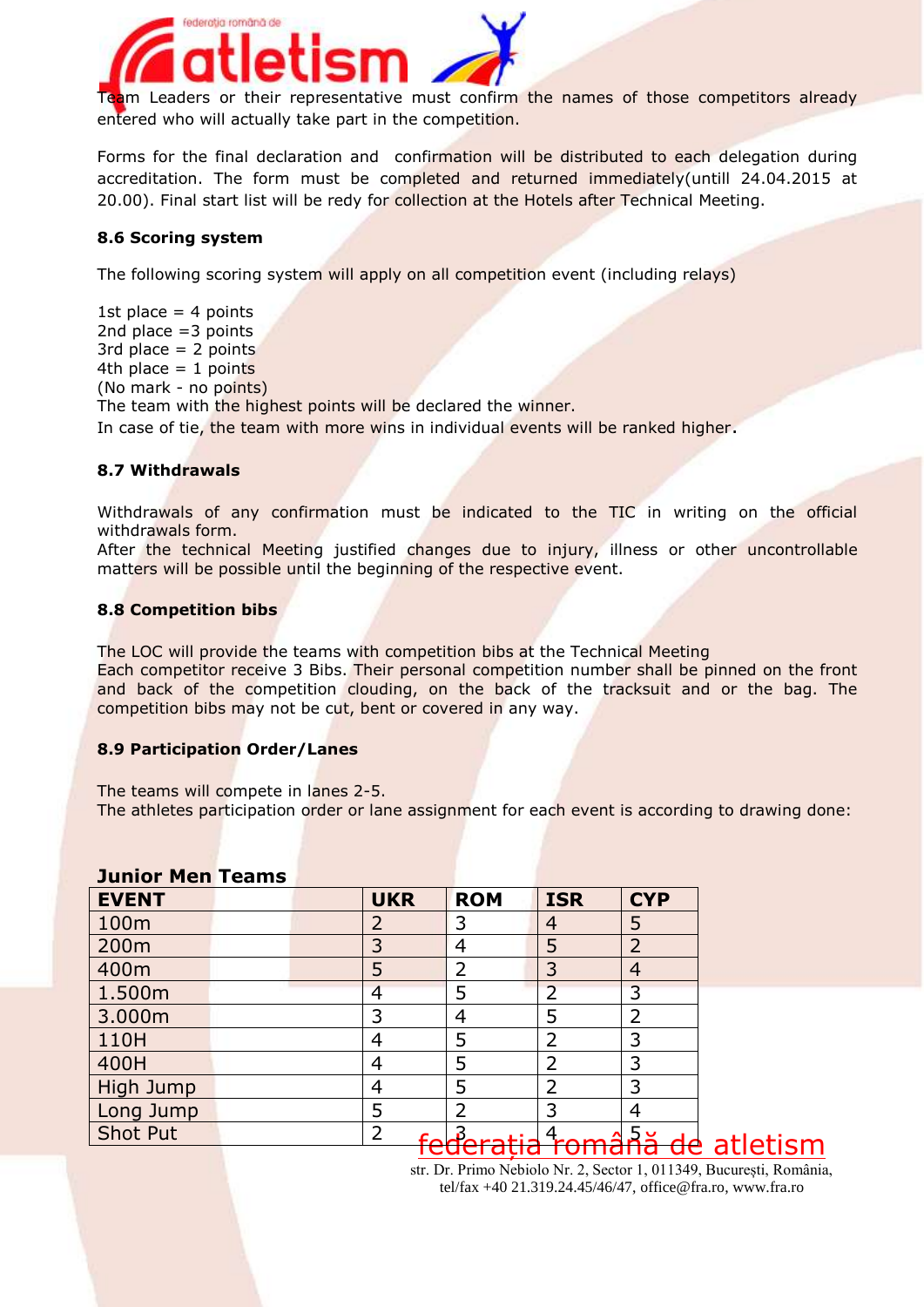

| Javelin             |  |  |
|---------------------|--|--|
| Triple Jump         |  |  |
| <b>Hammer Throw</b> |  |  |
| 4X100m              |  |  |

| <b>Junior Women Teams</b> |  |
|---------------------------|--|
|---------------------------|--|

| <b>EVENT</b>        | <b>UKR</b>     | <b>ROM</b>     | <b>ISR</b>     | <b>CYP</b>     |
|---------------------|----------------|----------------|----------------|----------------|
| 100m                | 4              | 5              | $\overline{2}$ | 3              |
| 200 <sub>m</sub>    | 5              | $\overline{2}$ | 3              | 4              |
| 400m                | 3              | $\overline{4}$ | 5              | 2              |
| 1.500m              | $\overline{2}$ | 3              | $\overline{4}$ | 5              |
| 3.000m              | $\overline{4}$ | 5              | 2              | 3              |
| 110H                | $\overline{4}$ | 5              | $\overline{2}$ | 3              |
| 400H                | 5              | $\overline{2}$ | 3              | $\overline{4}$ |
| <b>High Jump</b>    | $\overline{2}$ | 3              | 4              | 5              |
| Long Jump           | 5              | $\overline{2}$ | 3              | $\overline{4}$ |
| <b>Shot Put</b>     | $\overline{2}$ | 3              | 4              | 5              |
| <b>Discus Throw</b> | 3              | $\overline{4}$ | 5              | $\overline{2}$ |
| Javelin             | 3              | $\overline{4}$ | 5              | 1              |
| <b>Triple Jump</b>  | 3              | $\overline{4}$ | 5              | $\overline{2}$ |
| <b>Hammer Throw</b> | 5              | $\overline{4}$ | $\overline{2}$ | 3              |
| 4X100m              | 5              | $\overline{4}$ | $\overline{2}$ | 3              |

#### **9. COMPETITION PROCEDURES**

**9.1 Timetable**

federația română de atletism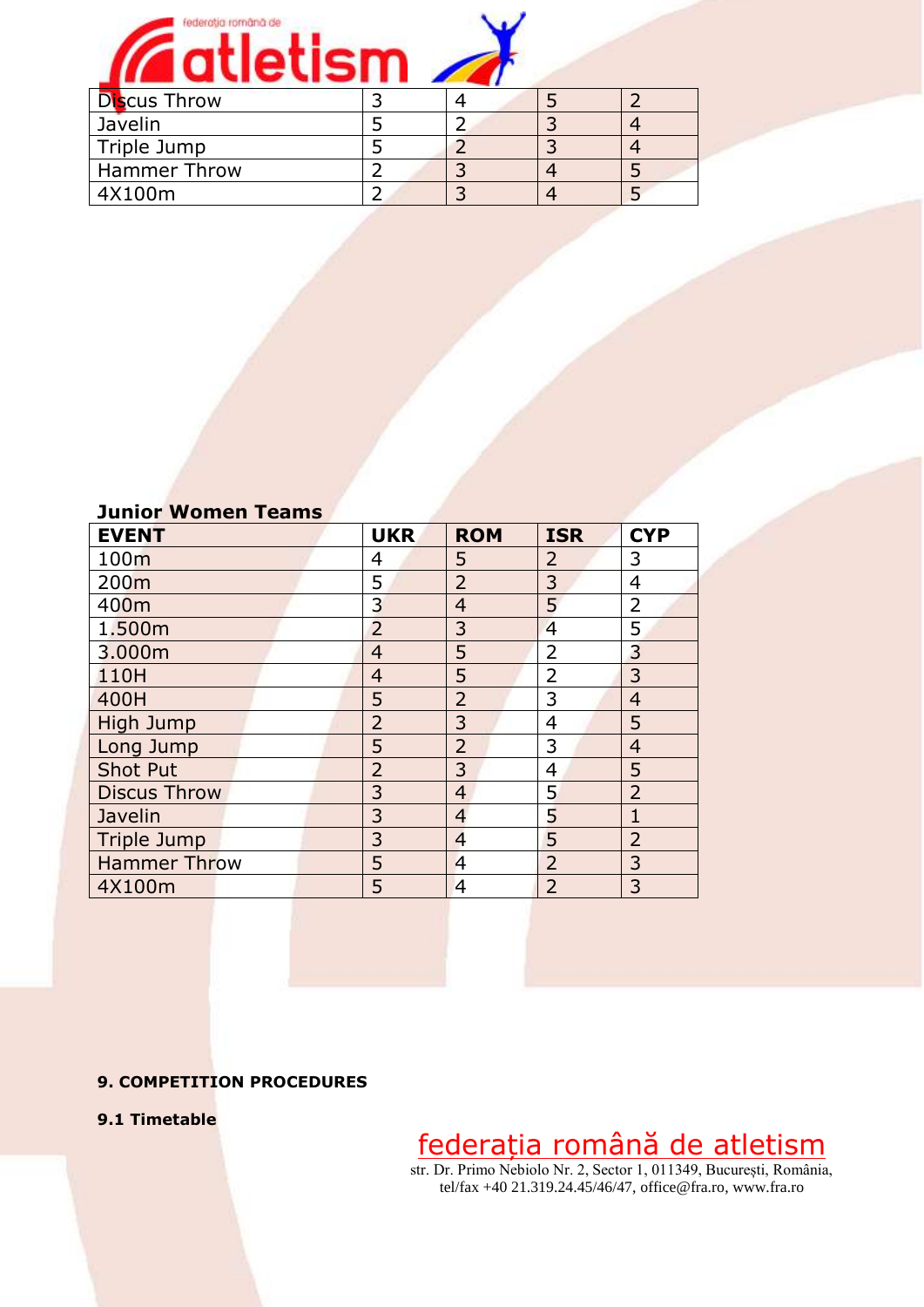

#### **9.2 Personal Implements**

Personal implements must be brought for checking to the TIC the day prior to the competition. The Technical Managers staff will check the equipment and implements, and only those complying with the IAAF Rules are accepted. Equipment and implements that have not been checked and approved may not be brought to competition site. The team will receive a message at the TIC the same day as the implements has been left at the TIC for approval. If the is not approved it will be returned at the TIC

All personal implements are to be used during the event by other athletes. Personal implements will be returned at the TIC after the event.

#### **9.3 Warm up Area**

The Warm-up area consists of grass, 2 lanes of track (400m) and it is located near the main stadium.

There is a weight lifting room in the main stadium

#### **9.4 Call Room**

All athletes must report to the call room, before each event, according to the following schedule:

The following checks will be carried out on equipment that must comply with IAAF Advertising and Competition Rules:

- Competition clothing

- Shoes

- Bags

- That unauthorized equipment (radio, cameras, walkman, mobile phone ....etc) are not brought infield.

Personal belongs (video cameras, tape recorder, radios, CD players, MP3/MP4, cell phones or similar devices) will not be permitted in the infield as per IAAF Rule 144.2 Competition officials in Call Room will confiscate all not authorized items. Athlete will receive a receipt for any such items. Upon presentation of this receipt, the athlete will be able to collect such items from the TIC once their event has finished.

When all the control has been completed Call Room officials will accompany the athletes from Call Room in to the infield according to the following schedule:

| <b>Events</b>       | <b>Entering Infield</b>                          |
|---------------------|--------------------------------------------------|
| High Jump           | 30 minutes prior to the scheduled starting time  |
| <b>Field Events</b> | 25 minutes prior to the scheduled starting time. |
|                     | federatia romana de atletism                     |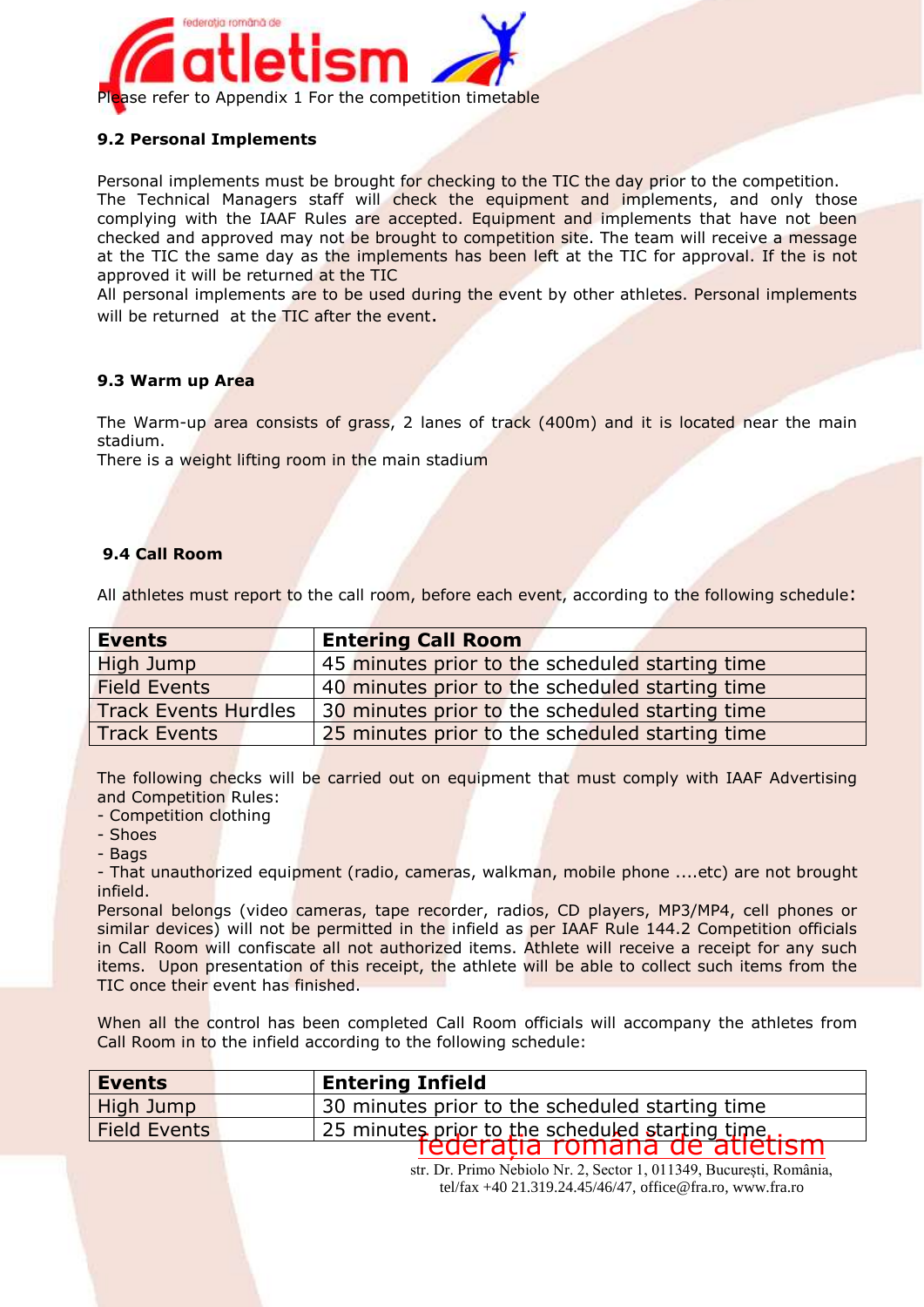

#### **9.5 Competition Preparation**

#### **9.5.1 Field Events**

In the field events the official trials are supervised by the judges. Athletes may only use the officials markers for the approach. These will be hand out by the competition officials at the competitions area.

Athlete will be entitled to 6 attempts in throwing events and the horizontal jumps.

#### **9.5.2 Starts commands**

The starter commands will be given in English, as follows: For distances up to and including 400 m:

- ON YOUR MARK
- SET
- Fire of the gun

For distance of 800m and more:

- ON YOUR MARK
- Fire of the gun

If for any reason the starter feels it is necessary to interrupt the process he/she will say:

- STAND UP

A Silent Gun will be used. For recall an ordinary starters"s gun will be used. There are false start indicators installed on the starting Blocks

#### **9.6 Timing and measurement**

The official timing will be provided by Time Tronics and will be displayed on the official electronic timing instrument and photo finish blocks.

The distance measurements for the following events will be taken by electronic equipment from Leica and Trimble:

- Long Jumps
- Shot Put
- Discus
- Hammer
- Javelin
- Triple Jumps

The High Jump will be measured manually.

#### **9.7 Protests and Appeals**

Protests will be processed in accordance with IAAF Rule 146.

In the first instance, protests must be made orally to the Referee by the athlete himself/herself or by responsible official acting on his/her behalf (Rule 146.3). Protests concerning the result or conduct of an event shall be made within 30 minutes of the official announcement of the results of that event (posted on on the TIC information board).

### federația română de atletism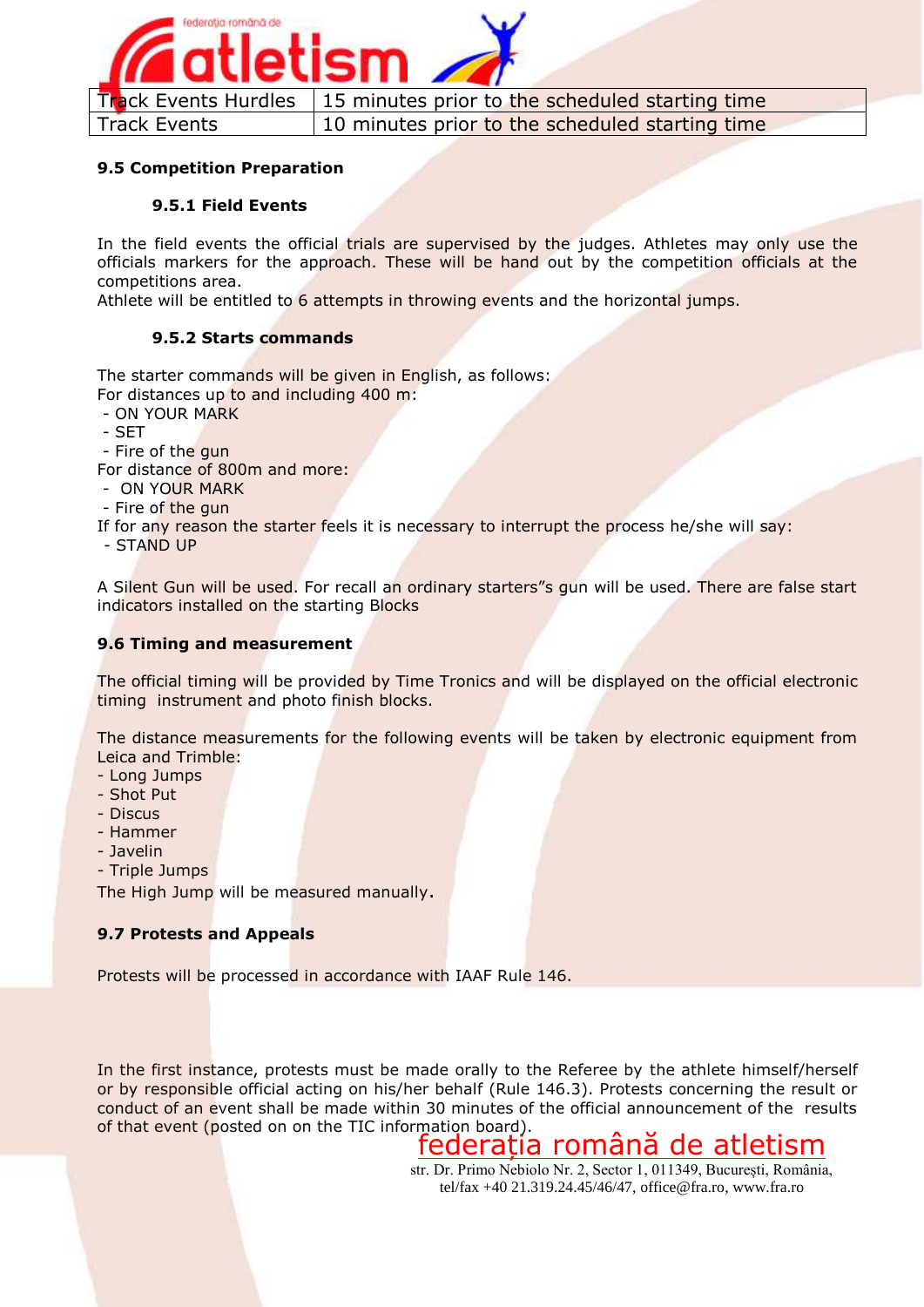

Any written appeal to the Jury of appeal must be signed by a responsible official on behalf of the athlete and submitted to TIC within 30 minutes after the official announcement of the decision made by the Referee.

When submitting an appeal from, a deposit of 70 EUR. as set in the Rules, must be paid. If the protest is unsuccessful, the deposit will not be returned.

The Jury's decision will be provided in writing at the TIC.

#### **10. Medical Services**

#### **10.1 General**

The medical services is in charge of any medical assistance to the team leaders, the competition organization, the information personnel, the honorary guests as well as, during the competition, to the spectators in the stadium.

The participating teams are responsible for taking out their own insurance to cover illness or injury to any member of their team when travelling to and from the competition. In case of an emergency please contact the nearest medical aid station, in other cases the given instructions should be followed.

#### **10.2 Medical Care in the Stadium**

The stadium medical service is responsible for any problems concerning the athlete's health. There will be a first aid team an the infield, supervised by a doctor.

#### **10.3 Physiotherapy**

There are well equipment physiotherapy facilities at the stadium. The physiotherapy area is equipped with beds and will be open during the day of the competition.

#### **10.4 Doping Control**

#### **10.4.1 General Information**

Doping control shall be conducted in accordance with IAAF Rules.

Athletes selected for doping control shall be informed by anti doping officials. Athletes will be required to sign a confirmation of notification. Athletes who are to be tested may invite a team official to accompany them to the Doping Control Centre (DCC).

A selected athlete should report immediately to the DCC, unless the athlete request for a delay as specified in the IAAF anti-doping regulation. All selected athletes will be accompanied by a trained chaperone or Doping Control Officer from the time of notification until arrival at the DCC. Athlete are reminded that refusal to provide a sample can render them liable to disqualification and may lead to further disciplinary action.

Athlete who are required to use prescribed medication for the treatment of a medical condition should ensure that they have registered their medication, where necessary, through the Therapeutic Use Exemption (TUE) system prior to attending the Championships.

#### **10.4.2 Selection of the Athlete**

control, may present themselves for testing. The thet proper single that the wist of the to Additional athletes such as those achieving National Records who not been selected for doping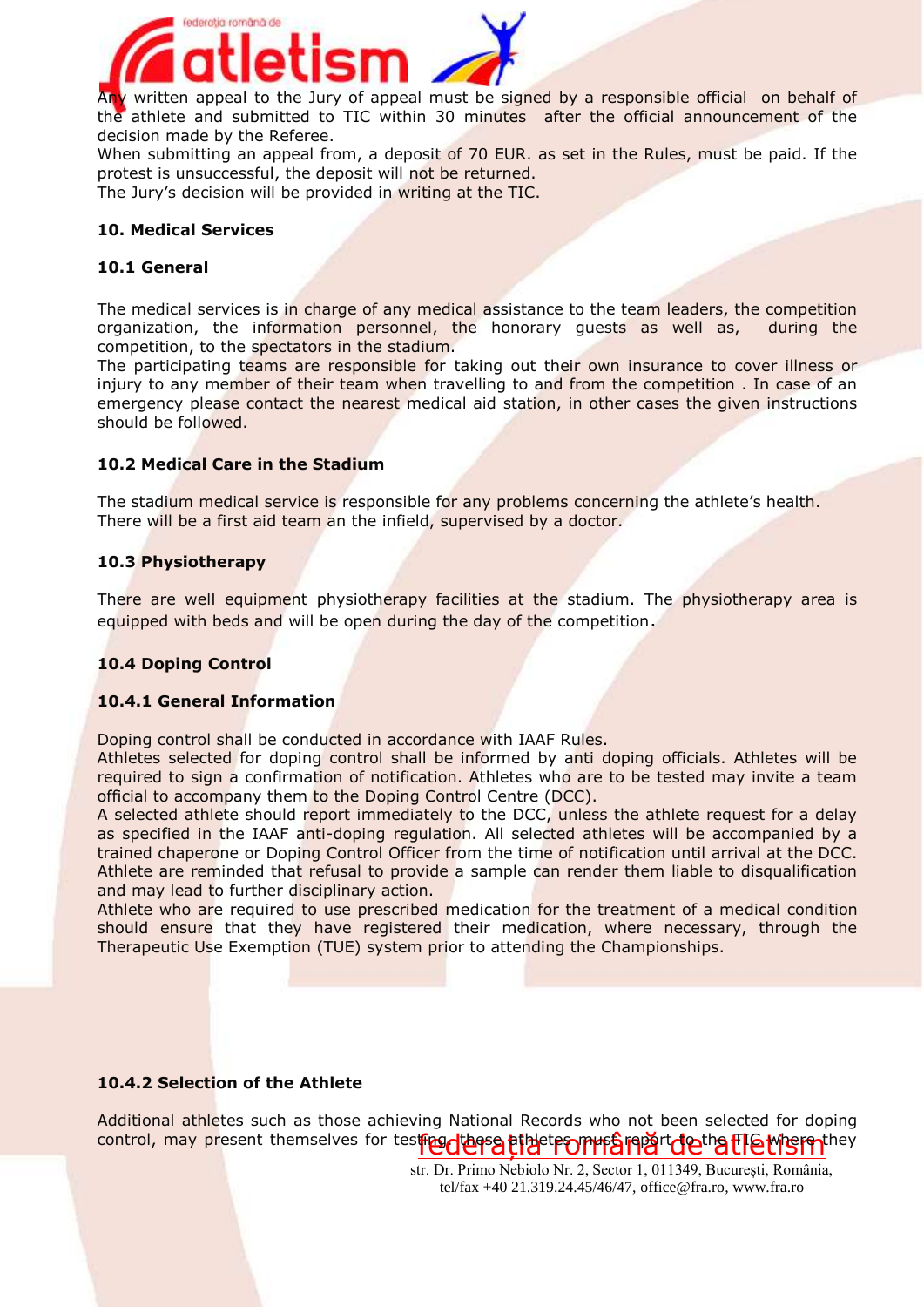

#### **11. SECURITY**

Instructions given by the LOC, the security personnel and the police have to be followed in all areas, as well as during transport from location to another.

The accreditation card must be worm at all times. If an accreditation is lost, this should be raported immediately to the LOC Information Desk or TIC.

#### **12. Ceremonies**

#### **12.1 Victory Ceremonies**

The victory ceremonies for the wining Men and Women teams will take place at the final closing banquet.

The trophy will be awarded to Junior Men, Junior Women, and Junior Men + Women together. There will be also trophy for the athletes with the best performances in the competition, according to the IAAF scoring table.

#### **12.2 Opening Ceremony**

The opening ceremony will take place on 25.04.2015 at 16.oo in the Stadium.

#### **12.3 Closing Banquet**

The closing banquet will take place on 25.04.2015 at 22.oo at the dining room. Entrance will be allowed with accreditation card or on invitation only.

#### **13. Departure**

Teams will be asked to provide full travel details on the entry form. Teams will also receive a departure form, which should be completed and returned to the LOC Information Desk. Departures times of the shuttle buses from the hotel will be provided and displayed at the LOC Information Desk.

#### **14. Contact details**

For further details about the Junior Match, please contact :

#### **Cretu Ionela [ionela@fra.ro,](mailto:ionela@fra.ro) mobile +4075315633**

#### **Badea Traian [traian@fra.ro,](mailto:traian@fra.ro) mobile +40740113344**

federația română de atletism str. Dr. Primo Nebiolo Nr. 2, Sector 1, 011349, București, România,

tel/fax +40 21.319.24.45/46/47[, office@fra.ro,](mailto:office@fra.ro) www.fra.ro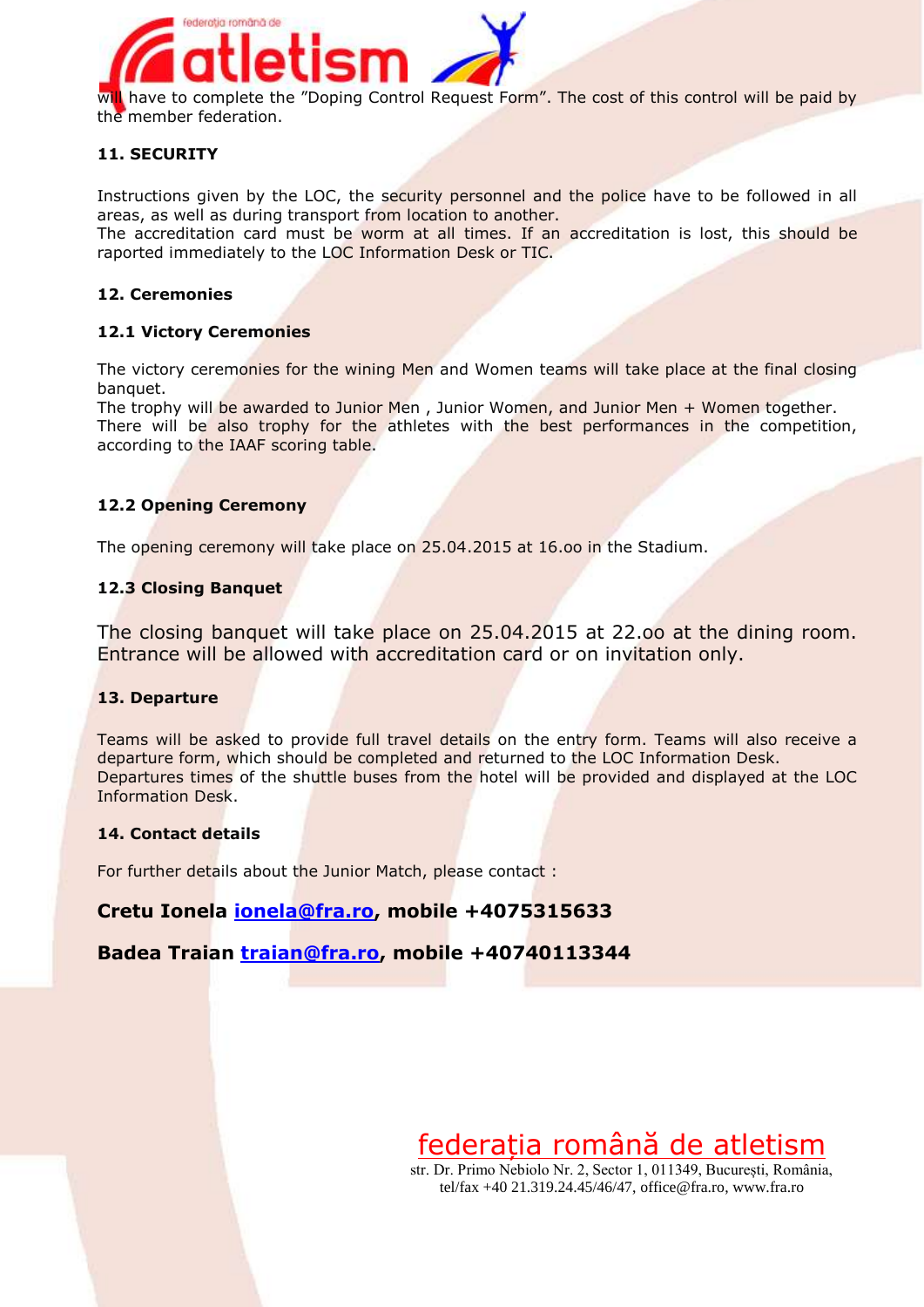

#### **15.Appendices**

**Appendix 1 - Time table**

### **Competition Time Table**

| <b>TIME</b> | <b>Junior - Men</b> | <b>Junior - Women</b> |
|-------------|---------------------|-----------------------|
| 16.00       | <b>SP</b>           | 100 M                 |
| 16.00       | HT(t2)              | <b>TJ</b>             |
| 16.00       |                     | <b>HJ</b>             |
| 16.00       |                     | <b>DS</b>             |
| 16.10       | <b>100 M</b>        |                       |
| 16.20       |                     | 400 M                 |
| 16.30       | <b>400M</b>         |                       |
| 16.40       | TJ                  | 1500 M                |
| 16.40       | <b>DS</b>           | <b>HT (t2)</b>        |
| 16.50       |                     | 3000 M                |
| 17.05       | HJ                  | <b>SP</b>             |
| 17.05       | <b>110 M H</b>      |                       |
| 17.20       |                     | 100 M H               |
| 17.20       |                     | LJ                    |
| 17.25       | <b>200 M</b>        | JT                    |
| 17.30       |                     | 200 M                 |
| 17.40       | 3000 M              |                       |
| 17.55       |                     | 400 M H               |
| 18.00       | LJ                  |                       |
| 18.00       | 400 M H             |                       |
| 18.00       | <b>JT</b>           |                       |
| 18.10       | 1500 M              |                       |
| 18.20       |                     | <b>4X100 M</b>        |
| 18.30       | <b>4X100 M</b>      |                       |

federația română de atletism